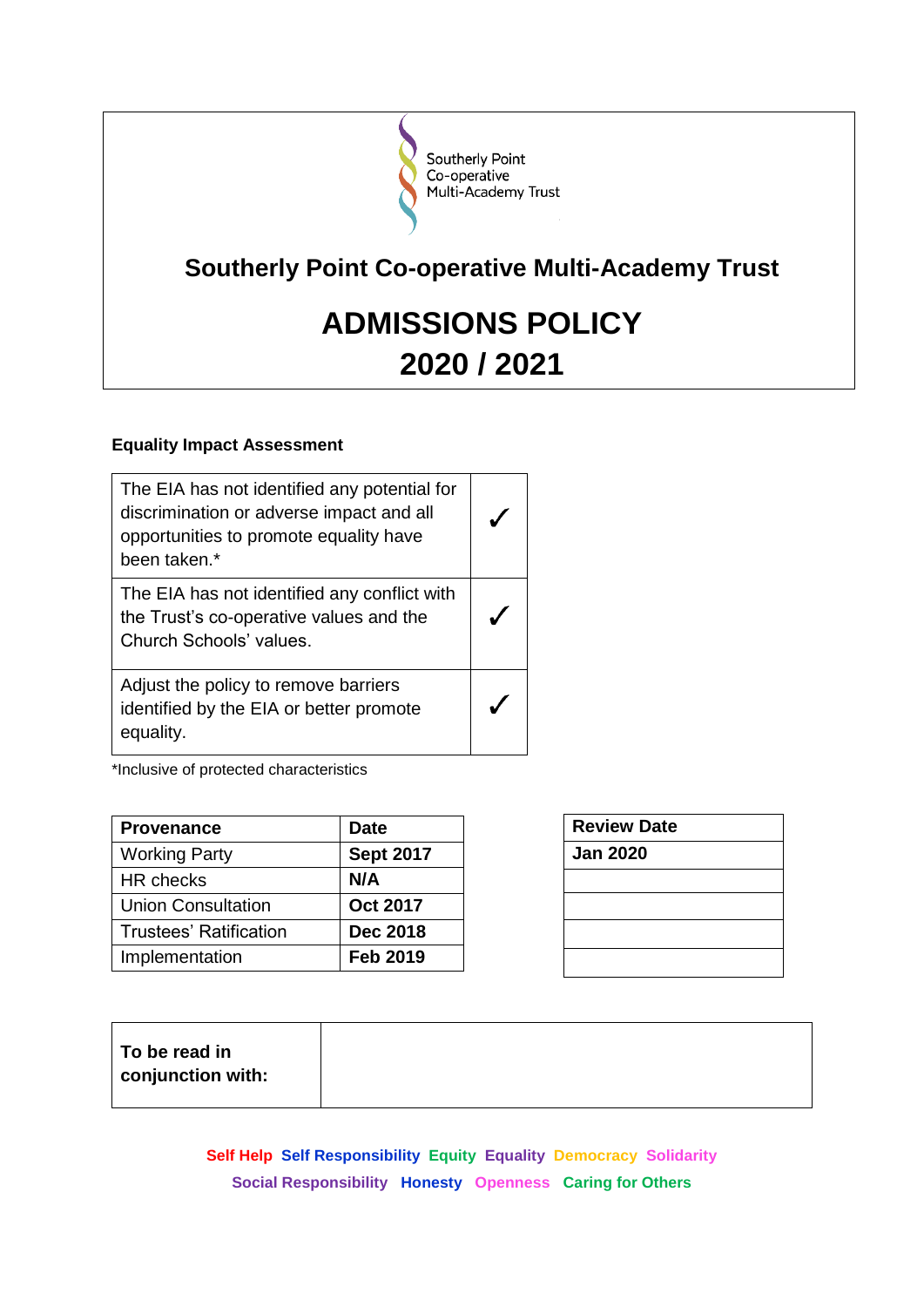## **Southerly Point Co-operative Multi-Academy Trust**

## **ADMISSIONS POLICY 2020 / 2021**

#### **1. Introduction**

1.1 The Trustees of Southerly Point Co-operative Multi-Academy Trust are the admitting authority for all member schools in the Trust. They will operate an admissions policy which ensures that all applications for admission to Southerly Point Co-operative Multi-Academy Trust are dealt with in accordance with the requirements of the School Admissions and Appeals Codes, including the application of an agreed set of published oversubscription criteria and, where appropriate, adherence to Cornwall Council's coordinated admissions schemes. Details of these schemes are available on the Council's website [www.cornwall.gov.uk/admissions] or on request from the Local Authority [0300 1234 101]. Closing dates, deadlines and timescales [including those relating to late applications] will be as stated in those schemes.

1.2 All decisions regarding admission to each school are the responsibility of Southerly Point Cooperative Multi-Academy Trust. However, it should be noted that Cornwall Council has a statutory duty to co-ordinate the admissions process for Reception and Year 7 applications. In addition, Cornwall Council will assist parents by acting as a "clearing house" for applications to other main school year groups.

1.3 If your child has an Education Health and Care Plan [EHCP] you **DO NOT** need to complete an application form as a school place will be identified through a separate process. If a child with an Education, Health and Care Plan has the name of a school specified in his/her statement/plan, the child must be admitted to that school. However, if a request has been made for any EHCP needs assessment for your child or your child is currently being assessed to decide whether any EHCP is necessary, you **WILL** need to make an application using the normal process.

1.4 Children in Care who are directed to the school by the Local Authority will be admitted to the school regardless of the number on roll in the year group.

1.5 The Trust's schools will participate fully in the Local Authority's Fair Access protocol. The School Admissions Code 2014 requires all local authorities to operate in-year fair access protocols to ensure that access to education is secured quickly for children who have no school place and to ensure that all schools and academies in an area admit their fair share of vulnerable and challenging children and young people. This could include admitting children above the published admission number to schools and academies that are already full.

1.6 Our schools and their Published Admission Numbers:

Breage [12] Coverack [7] Crowan [17] Cury [10] Garras [9] Godolphin [15] Grade Ruan [13] Halwin [17] Helston Community College [250] Landewednack [12]

Manaccan [7] Mullion Primary [25] Mullion Secondary [115] Parc Eglos [60] Porthleven [40] Sithney [13] St Keverne [12] Trannack [12] Wendron [15]

#### **2. How to Apply**

2.1 All applications for places in reception and Year 7 or during the school year must be made directly to the applicants' home local authority on the appropriate application form. The application form and supporting information will be available electronically on the Local Authority's website or in paper form on request from the Local Authority.

Tel: 0300 1234 101 or email: schooladmissions@cornwall.gov.uk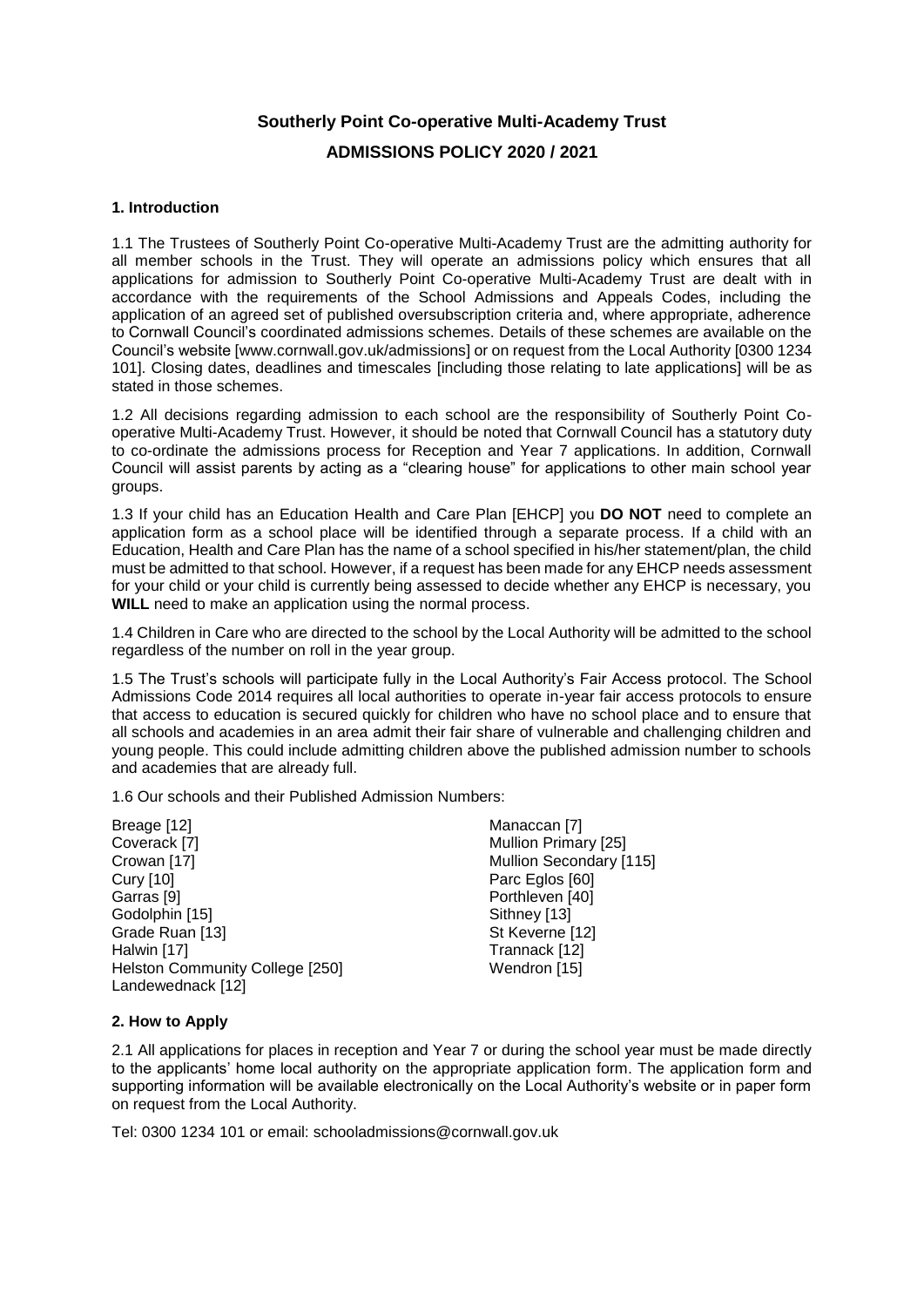2.2 If a school is oversubscribed, after the admission of children with an Education, Health and Care Plan where the school is named in the Plan, priority for admission will be given to those children who meet the criteria set out below, in order.

2.3 These oversubscription criteria will also be used, if necessary, to decide on in year admissions to all year groups [Reception to Year 11, and for those applying to Y12 who have not previously been on roll at Helston Community College] for the 2020/2021 school year:

#### **Oversubscription criteria for the 2020/2021 academic year:**

- 1. Children in care and children who were in care but ceased to be so because they were adopted [or became subject to a child arrangement or special guardianship order] immediately after being in care.
- 2. Children with siblings who will still be attending the preferred school at the time of their admission.
- 3. Children who live in the designated area of the preferred School, or whose parents can provide evidence that they will be living in the designated area of the preferred School by the beginning of the autumn term of the 2020/21 school year.

[For Cury School, this includes the Ecclesiastical United Parish of Cury with Gunwalloe, whether or not they attend church.]

If there are more designated area children wanting places at the preferred school than there are places available, criteria 4 to 8 below will be used to decide which of these children should have priority for admission. If there are still places available after all the designated area children have been allocated places, criteria 4 to 8 will be used to decide which of the remaining children should have priority for any spare places.

- 4. Children with an unequivocal professional recommendation from a doctor, school medical officer, educational psychologist or education welfare officer that non-placement at the preferred school would not be in the best interest of the child and that placement at the preferred school is essential. Such recommendations must be made in writing and must give full supporting reasons and will be reviewed.
- 5. [For Secondary Schools] Children on the roll of a primary school [at the time of allocation] whose designated area is contained within or forms part of the designated area of the preferred school.
- 6. For Church Schools [Breage, Cury, Grade Ruan and Wendron C of E Schools]: A child who regularly worships in a Christian Church, evidenced by a letter from the local vicar or priest. Regular worship is defined as a minimum of once a month for the past six months.
- 7. Children of Staff where the member of staff has a permanent contract and has been employed at the school for 2 or more years at the time of application; or the member of staff has a permanent contract and has been recruited to fill a vacancy for which there is a demonstrable skill shortage.
- 8. All other children.

**Tie-breaker**: if any of the criteria outlined earlier leave more children with an equal claim than places available, a priority will be given to the child who lives nearer the school.

**Final Tie-breaker**: should the tie breaker above leave children with an equal claim because distances are exactly the same, random allocation will be used to decide on priority. The school will use the Local Authority's Random Allocation Protocol supervised by an independent person, which is available from the LA on request.

#### **3. Admission to Year 12 [Helston Community College only]**

3.1 Most schools with sixth forms admit students from other schools as well as their own. For those children admitted to Helston Community College for the first time [i.e. those not transferring from Year 11], there must be a published admission number for Year 12. The Year 12 admission number for Helston Community College is **26**.

3.2 Although it is not necessary for students who are already in Year 11 at Helston Community College to apply formally for places in Year 12, there will be minimum entry qualifications for access onto chosen courses. The same minimum entry qualifications will also apply to external applicants. Details of these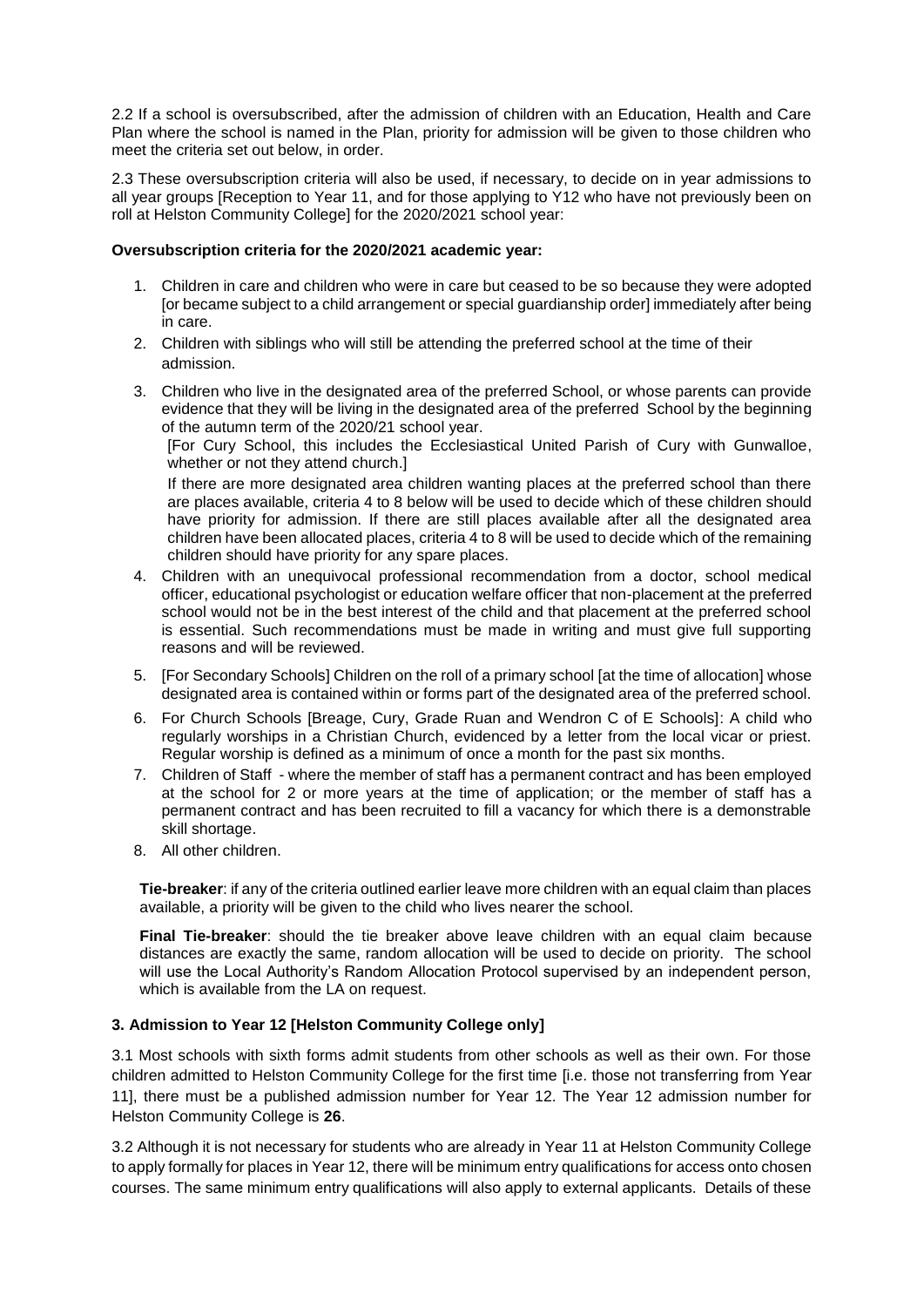qualifications are available from the College. Where the number of eligible external applicants exceeds the places available then priority for admission will be determined according to the oversubscription criteria above.

#### **4. Waiting Lists**

4.1 If the school is oversubscribed the Local Authority will maintain a waiting list. The waiting list will be held for the whole of the academic year for all year groups and parents/carers can request that their child is added to this list if they are refused a place.

4.2 The waiting list will be based on the school's oversubscription criteria and a child's place on a waiting list is subject to change according to additional information received about applications or children being added to the list – so their place on the list might move up or down.

4.3 No priority is given to the length of time that a child has been on the list. Children with an Education, Health and Care Plan and Children in Care or children that were previously in care will take precedence over those on the waiting list. Children admitted under the Fair Access Protocol will also be given priority over children on the waiting list.

#### **5. Admission of Children Outside Their Normal Age Group**

All children are entitled to start school full-time in the September following their fourth birthday. However, parents may choose deferred or part-time entry to the reception year for their child, bearing in mind that by law children have to be in full-time education by the start of the term following their fifth birthday – when they reach 'compulsory school age'.

5.1 Parents may seek a place for their child outside of their normal age group if, for example, the child has experienced problems such as ill health. In addition, the parents of a summer born child may choose not to send that child to school until the September following their fifth birthday and may request that they are admitted out of their normal age group – to reception rather than Year 1.

5.2 The process for requesting admission out of the normal age group is to contact the preferred school to request a meeting with the head teacher [or his or her representative] to discuss the issue. The Trust will make decisions on the basis of the circumstances of each case and in the best interests of the child concerned. This will include taking account of the parent's views; information about the child's academic, social and emotional development; where relevant, their medical history and the views of a medical professional; whether they have previously been educated out of their normal age group; and whether they may naturally have fallen into a lower age group if it were not for being born prematurely. The Trust will also take into account the views of the head teacher of the school. When informing a parent of their decision on the year group the child should be admitted to, the Trust will set out clearly the reasons for their decision.

5.3 Where the Trust agrees to a parent's request for their child to be admitted out of their normal age group and, as a consequence of that decision, the child will be admitted to Reception, the application will be processed as part of the main admissions round, [unless the parental request has been made too late for this to be possible] and on the basis of Trust's determined admission arrangements only, including the application of the oversubscription criteria where applicable. The application will not be given a lower priority on the basis that the child is being admitted out of their normal age group.

5.4 Parents have a statutory right to appeal against the refusal of a place at their preferred school. This right does not apply if they are offered a place for their child at the preferred school but not in their preferred year group.

#### **6. Arrangements for appeals panels:**

6.1 Where a parent/carer has been refused a place for their child at one of the schools, they will have the right of appeal to an appeal panel. The appeal panel [arranged by the Local authority on behalf of the Trust] will be independent of the school and the Trust. The arrangements for appeals will be in line with the School Admission Appeals Code published by the department for Education. The determination of the appeal panel will be made in accordance with the Code and is binding on all parties. Appeal forms should be requested from and returned to the Secretary of the relevant school.

6.2 Applicants can only appeal again for a place at the same school for the same academic year if the Trust has accepted a further application because there has been a significant and material change in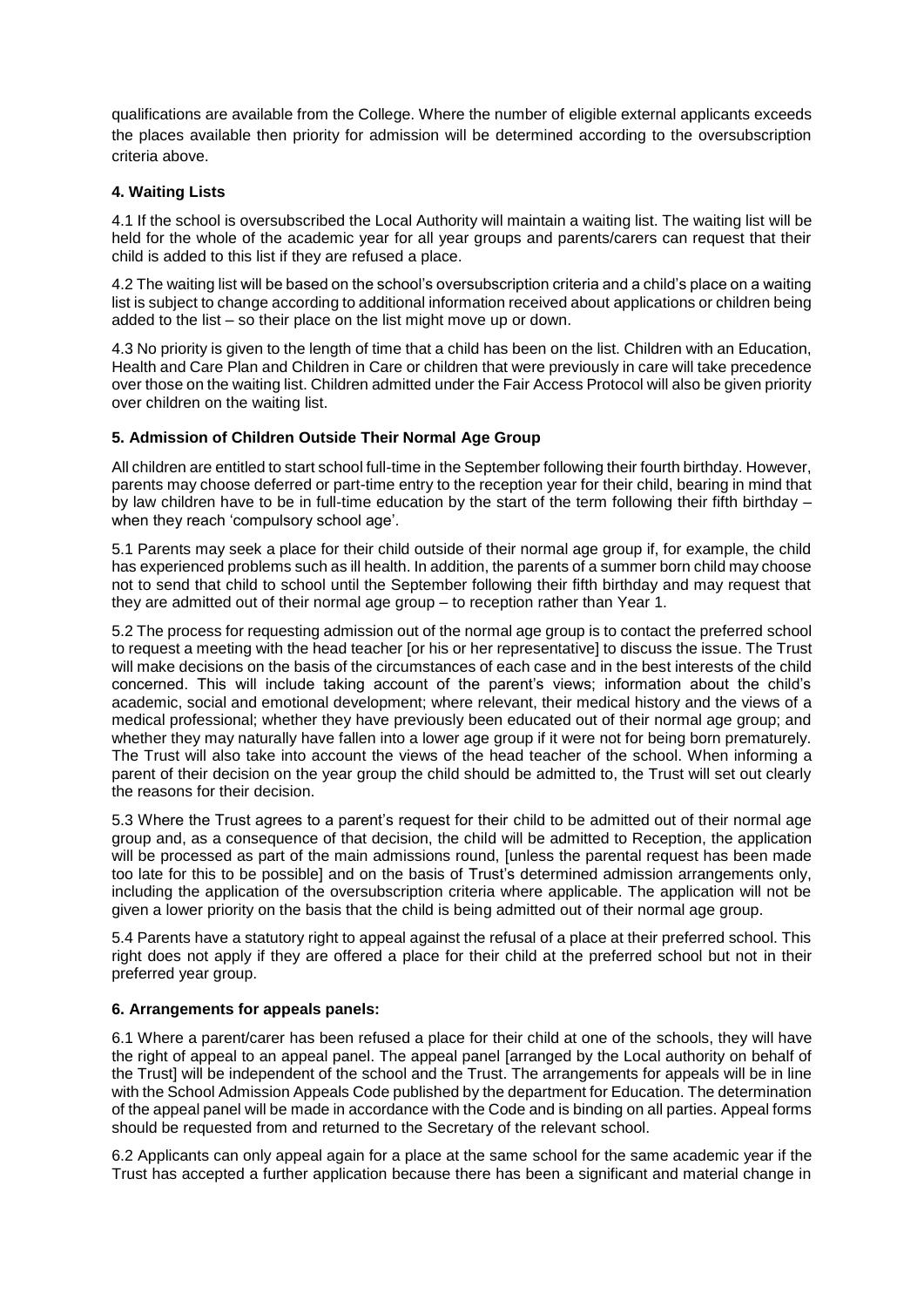the circumstances of the parent/carer, child or school [e.g. a relevant change of address] but has determined that a new application must also be refused.

Notwithstanding the arrangements outlined above, the Secretary of State may direct a school to admit a named pupil on application from any Local Authority. Before doing so the Secretary of State will consult the school in question.

#### **7. Notes and definitions:**

#### **Children in care**

'Children in care' are also referred to as 'looked after children' and they are children who are in the care of the Local Authority. Children in care **will be** admitted to the school considered most suitable by the Corporate Director, Education, Health and Social Care, regardless of the number on roll.

#### **Designated areas**

The Local Authority has divided the county into geographical areas. Each of these areas is served by a specific secondary school [or schools]. These areas are called 'designated areas'. [You may also have heard these areas referred to as 'catchment' areas.] Your designated school will not always be the one nearest to your home address.

Maps will be provided on the Council's website [www.cornwall.gov.uk/admissions] help you to identify your child's designated school [or schools]. Please note, however, that these maps are, of necessity, small scale and if your property is near a border it is advisable to check your designated school with the School Admissions Team. Larger scale maps are available for all designated areas on request. You can also ask to be notified of the designated school[s] for any address. These requests should be made to: School Admissions Team, Cornwall Council, New County Hall, Truro, TR1 3AY. Tel: 0300 1234 101, email: schooladmissions@cornwall.gov.uk

The Local Authority will continue to give free transport to eligible children on the basis of residence in the areas which is defined as the designated area for the school, in line with the Home to School Transport Policy.

If you are planning to move into the designated area of the school, your application for a place for your child at that school will not be given the priority accorded to designated area pupils without firm evidence of your new address and moving date, such as a copy of a signed and dated tenancy agreement or confirmation that contracts have been exchanged.

#### **Distance**

Home to school distances used for tie-breaking will be measured by a straight-line measurement as determined by Capita One and supported by Cornwall Council's nominated Geographical Information System. Measurements will be between your home address [the centre of the main building of the property] and the main gate of the school [as determined by Cornwall Council].

Distances used to determine nearest school with room [i.e. where it is not possible to offer a place at a preferred school] and for establishing transport entitlements will be measured by the nearest available route as determined by Cornwall Council's nominated Geographical Information System software.

#### **Home Address**

Each child may have one registered address only for the purposes of determining priority for admission and transport entitlement. This address should be the place where the child is normally resident at the point of application or evidence of the address from which a child will attend school, in the form of written confirmation of a house purchase or a formal tenancy agreement. Exceptional circumstances in relation to the provision of a home address will be considered on a case-by-case basis. If there is shared residence of the child or a query is raised regarding the validity of an address, the LA will consider the home address to be with the parent with primary day-to-day care and control of the child. Residency of a child may also be clarified through a Child Arrangement Order where it is shown who has care of the child. Evidence may be requested to show the address to which any Child Benefit is paid and at which the child is registered with a doctor's surgery.

It is expected that parents will submit only one application for each child. Any disputes in relation to the child's home address should be settled before applying. The admission authority will not become involved in any parental disputes. If agreement cannot be reached before an application is made, then parents/carers may need to settle the matter through the courts. Where no agreement is reached or order obtained, Cornwall Council will determine the home address.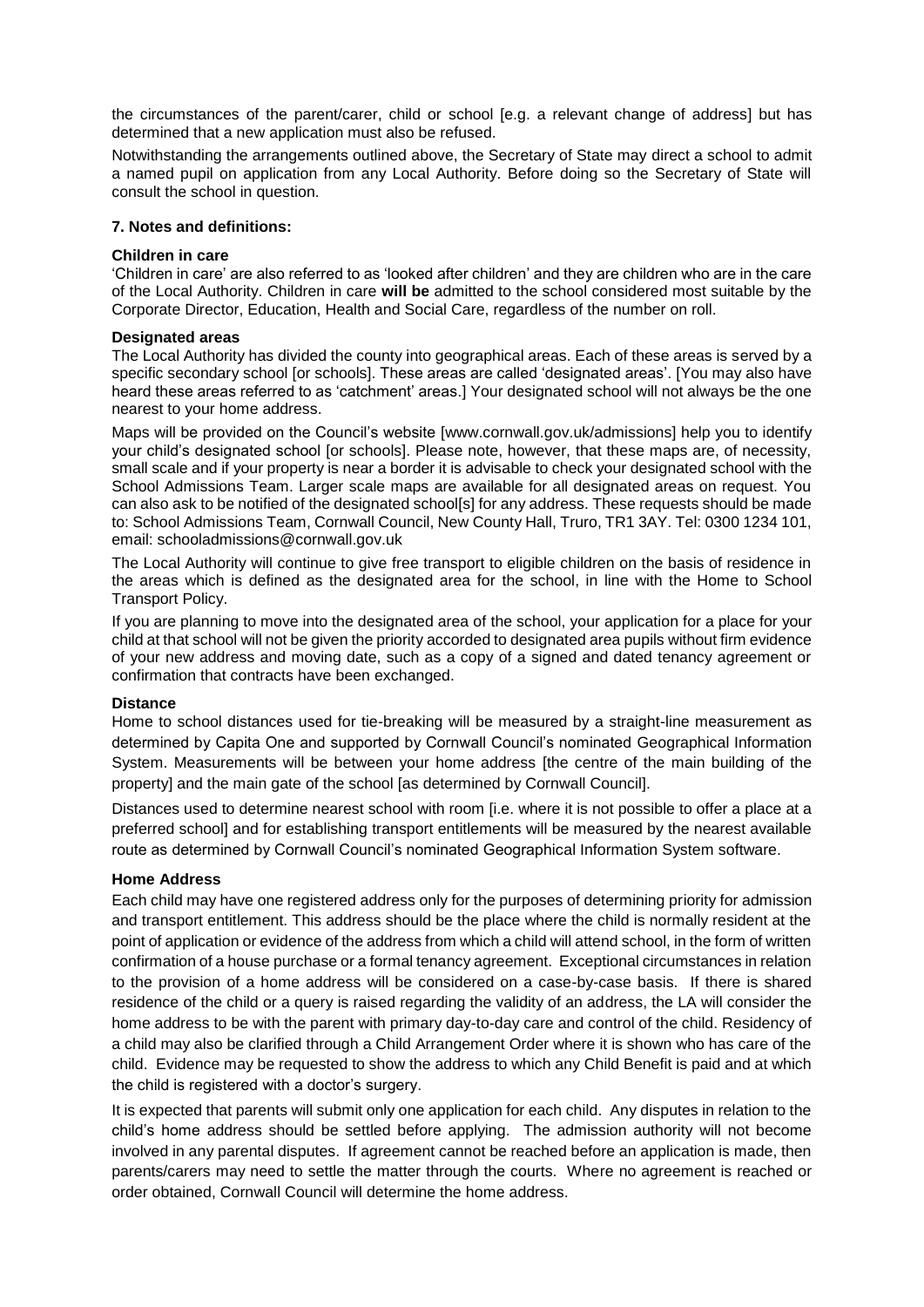For information on disputes between persons with parental responsibility in relation to school preferences, please see the LA's Co-ordinated Admissions Scheme for the relevant year.

Applications for children of Service Families will be processed and places allocated based on the proposed address [with supporting evidence] or, if the family is not able to confirm a proposed address and a unit or quartering address is provided, an allocation will be made based on the unit or quartering area address. Until a fixed address is available, the unit or quartering area address will be used to determine allocation of a school place. For the purposes of measuring distances, the main entrance of the unit will be used.

#### **Professional recommendation for admission**

If you think your child meets this criterion, as described in the Oversubscription Criteria, you must send the relevant written evidence direct to the school.

#### **Siblings**

'Siblings' means brothers or sisters. They are defined as children with at least one natural or adoptive parent in common, living at the same or a different address. Children living permanently in the same household at the same address would also be counted as siblings, regardless of their actual relationship to each other. To qualify as a sibling a child must be on the roll of the school in question at the date of application, allocation and admission.

**Children on the roll of a primary school [at the time of allocation] whose designated area is contained within or forms part of the designated area of the preferred secondary school.** 

#### **The primary schools in Helston Community College's designated area are listed below**:

| Boskenwyn     | Parc Eglos      |
|---------------|-----------------|
| Breage C of E | Porthleven      |
| Germoe        | Sithney         |
| Godolphin     | St Michael's VC |
| <b>Halwin</b> | Trannack        |
| Nansloe       | Wendron C of E  |

#### **The primary schools in Mullion School's designated area are listed below:**

| Coverack          | Landewednack |
|-------------------|--------------|
| Cury C of E       | Manaccan     |
| Garras            | Mullion      |
| Grade Ruan C of E | St Keverne   |

#### **Tie-breakers**

If any of the criteria outlined above leave more children with an equal claim than places available, a priority will be given to the child who lives nearer to the preferred school.

#### **Final tie-breaker**

Should the tie-breaker above still leave children with an equal claim because distances are exactly the same, random allocation will be used to decide on priority. The school will use the Local Authority's Random Allocation Protocol supervised by an independent person, which is available from the LA on request.

#### **Distances**

Home to school distances used for tie-breaking will be measured by a straight-line measurement as determined by Cornwall Council's nominated Geographical Information System. Measurements will be between your home address using Ordnance Survey's Point Dataset [usually the centre of the main building of the property] and the main gate of the school [as determined by the CSA].

Distances used to determine nearest school with room [i.e. where it is not possible to offer a place at a preferred school] and for establishing transport entitlements will be measured by the nearest available route as determined by the Local Authority's Geographical Information System.

#### **Home address**

Each child may have one registered address only for the purposes of determining priority for admission and transport entitlement. This address should be the place where the child is normally resident. If there is shared residence of the child or a query is raised regarding the validity of an address, it may be necessary to use the address of the person receiving child benefit for the child. If this is inconclusive, the registered address would be considered to be the address at which the child spends the majority of